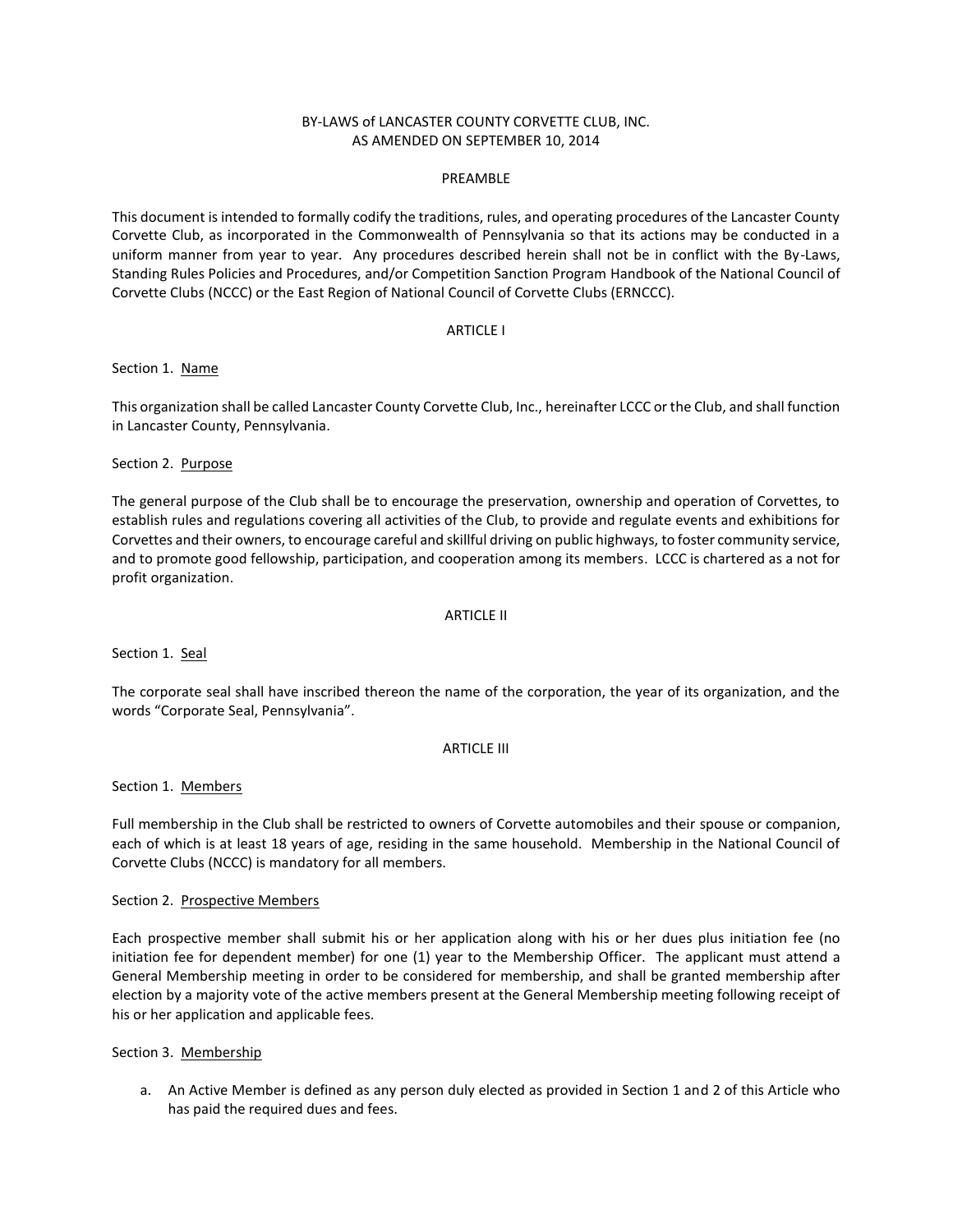- b. A Charter Member is defined as any person who was present at the meeting at which the 1979 By-Laws were adopted, and who has continued to pay his or her yearly dues.
- c. A Primary Member is defined as any member who is the registered owner of a Corvette automobile.
- d. A Spouse / Companion Member is defined as the spouse or companion of a Primary Member who resides in the same household.
- e. New members must be in the Club for twelve (12) calendar months before being able to accept the position of President, Vice President, or Governor.
- f. An Enthusiast Member is defined as any person who does not own a Corvette but is interested in the activities of the Club. An Enthusiast Member must be sponsored by another Member. Enthusiast Members may not hold office, vote for officers or By-Laws changes. Enthusiast Members must pay any Club and NCCC mandated initiation fees and regular Primary Member dues. Upon becoming an owner of a Corvette, they may apply for full membership in the Club with no additional fees.
- g. A Youth Member is defined as the child of any Primary or Companion Member who is between 16 and 21 years of age, or between 16 and 25 years of age and is also a full-time student whose principle residence (not school residence) is the same as the Primary or Companion Member. A Youth Member may not hold office, vote for officers or By-Laws changes.

# Section 4. Dues

- a. Annual dues for a member shall be established by the Executive Board, and approved by a majority vote of the Members present at a General Membership meeting prior to the initiation of the renewal period. This will automatically include the NCCC dues. Dues shall be assessed on a fiscal year basis.
- b. The yearly dues of Active Members shall be payable in compliance with renewal of dues for NCCC, and upon application of joining for each new Member.
- c. In the event that the Lancaster County Corvette Club, Inc. shall be dissolved, all Club property shall be sold at a public sale with the proceeds going to the Club treasury. After all liabilities of the Club have been discharged, all Members in good standing who have paid dues in advance and beyond the termination of this organization shall have the exact amount of such advance dues refunded on a prorated basis, up to the full value of their advance dues. Any remaining money in the treasury shall be distributed to the Club's charities.

### Section 5. Expulsion

- a. Membership will automatically lapse for non-payment of dues if dues are more than sixty (60) days delinquent. Any Member may be expelled for the best interest of the Club by a three-fourths (3/4) majority vote of the Members present at any regular meeting. Before such action is taken, however, the Member shall have the opportunity to submit, in writing or in person, his or her position on any charge of which he or she shall be notified.
- b. Any Active Member who ceases to be a Corvette owner shall remain an Active Member until the end of the current membership year. If, at the beginning of the next membership year, the Member has not reassumed ownership of a Corvette, he or she automatically is an Enthusiast Member if they so choose to be.

### ARTICLE IV

### Section 1. Meetings

- a. Regular or General Membership meetings of the Club shall be held at any place as may, from time to time, be designated by the Executive Board on the second Wednesday of every month at 7:30pm. A meeting date or time shall not be changed except by two-thirds (2/3) vote of the membership at any regular meeting.
- b. Special meetings may be called at the discretion of the Executive Board. Business transacted at special meetings shall be confined to matters stated in the call.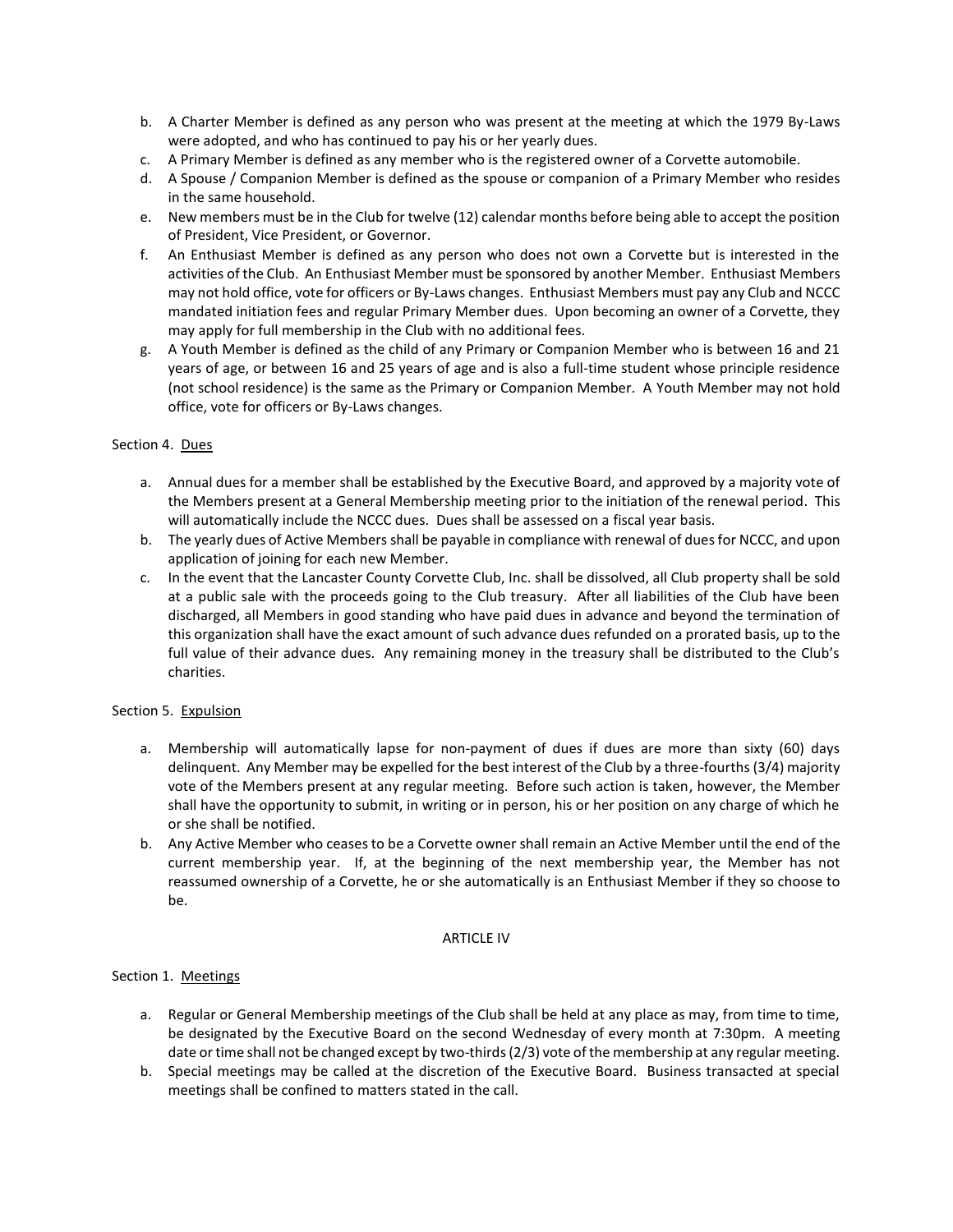# Section 2. Annual Membership Meeting

The annual meeting of the Members shall be held on the second Wednesday of November in each year if not a legal holiday, and if a legal holiday, then on the next full business day following at 7:30pm, when they shall elect officers and transact such other business as may be properly brought before the meeting. If the annual meeting has not been called and held within three (3) months after the designated time, any Member may call such a meeting.

# Section 3. Notice of Special Meetings

Written notice of every special meeting of the members , stating the time, place, and object thereof, shall be given by the Secretary to each Member of record entitled to vote at the meeting at least ten (10) days prior to the day named for the meeting, unless a greater period of notice is required by statute in a particular case.

# Section 4. Executive Board Meetings

Executive Board meetings shall be held prior to each regular monthly membership meeting. Executive Board meetings shall be held on the 4<sup>th</sup> Wednesday of every month if not a legal holiday or a conflicting day due to a legal holiday, and if a legal holiday or conflicting day, then on the Wednesday prior to or proceeding the holiday. The President or their representative shall preside at all meetings of the Executive Board for that year.

### Section 5. Attendance

All Members shall be given prior notice of all meetings and events held by the Club by means of the Club newsletter, email, or other group communication. Attendance of the Members shall be taken at all Club meetings and events, and shall be kept on record by the Membership Officer. Any Member not present forfeits their rights for that meeting.

### Section 6. Quorum

Any regular meeting of members duly called shall not be organized for the transaction of business unless a quorum is present. A quorum is defined as those members in good standing present at any regular meeting or special meeting duly called for the transaction of business or the election of Officers, except as may be otherwise provided by statute or by the Articles of Incorporation.

### Section 7. Voting

Every voting Member of the corporation shall be entitled to one (1) vote and, unless otherwise specified by the By-Laws, all matters requiring a vote shall be determined by simple majority of those present. No Member shall sell his or her vote for money or anything of value. Upon request of a Member, the books or records of membership shall be produced at any regular or special meeting of the corporation. If at any meeting the right of a person to vote is challenged, the presiding officer shall require such books or records to be produced as evidence of the right of the person challenged to vote, and all persons who appear by such books or records to be Members entitled to vote may vote. The right of a Member to vote, and his or her right, title and interest in or to the corporation or its property, shall cease upon the termination of his or her membership.

### Section 8. Awards Banquet

The Awards Banquet shall be held in the beginning of the new year on a date set by the Executive Board. The date, time, location, and awards for the banquet shall be decided by the Executive Board.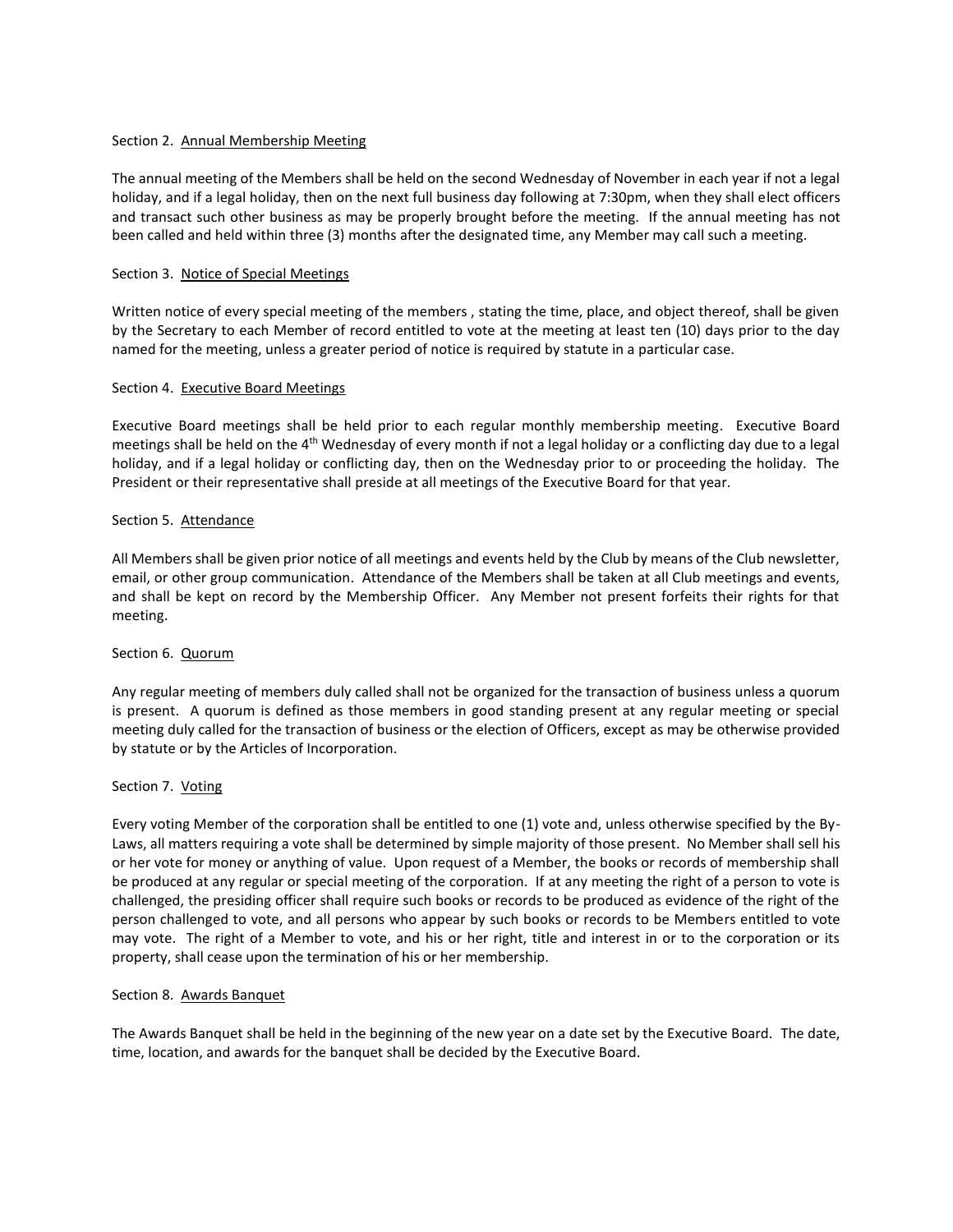### ARTICLE V

# Section 1. Officers

The elected officers of the Club shall be a President, Vice President, Secretary, Treasurer, Membership Officer, Newsletter Officer, and NCCC Governor. All officers shall be elected for a period of one (1) year by a majority vote of the members present at the annual meeting, and may succeed themselves. A Lieutenant Governor can be elected by the membership or appointed by the Governor, and if appointed, the appointment must be approved by the Executive Board.

# Section 2. Executive Board

The initial Executive Board, as constituted in the Articles of Incorporation, shall serve until the first annual meeting of the membership, and thereafter until the Officers elected by the members shall be duly qualified to assume office. Thereafter, the elected officers of LCCC and the immediate past President shall constitute the Executive Board.

# Section 3. Nomination and Elections

Nominations for Officers will be taken on the floor at the October and November General Membership meetings. At these meetings, the current Executive Board shall also submit a slate of recommended candidates. The Officers shall be elected at the November meeting, and shall take office as of January  $1<sup>st</sup>$ , immediately following their election.

# Section 4. Vacancies

Vacancies in any office except President shall be filled by a special vote of membership within two months following the announcement of the withdrawal or resignation. The office of President shall be assumed by the Vice President immediately upon the creation of the vacancy.

### ARTICLE VI

### Section 1. Duties of the President

The President shall preside at all General Meetings of the Members and the Executive Board, and shall perform the duties usually pertaining to this office. He or she shall be chief executive of the Club, and may assign duties as necessary to other Officers. Each year, the President shall submit a budget proposal for the current fiscal year to the Executive Board by the end of the first fiscal quarter.

### Section 2. Duties of the Vice President

The Vice President shall render any assistance necessary to aid the President and shall be able to assume the duties of the President if needed.

### Section 3. Duties of the Secretary

The Secretary shall attend all meetings of the Members, Officers, and Executive Board, and shall record all minutes and votes. He or she shall give all notices of meetings and shall perform all duties incidental to his or her office. He or she shall have custody of the Club's records. In his or her absence from any of the meetings, a Secretary pretempore shall be chosen by the presiding Officer.

Section 4. Duties of the Treasurer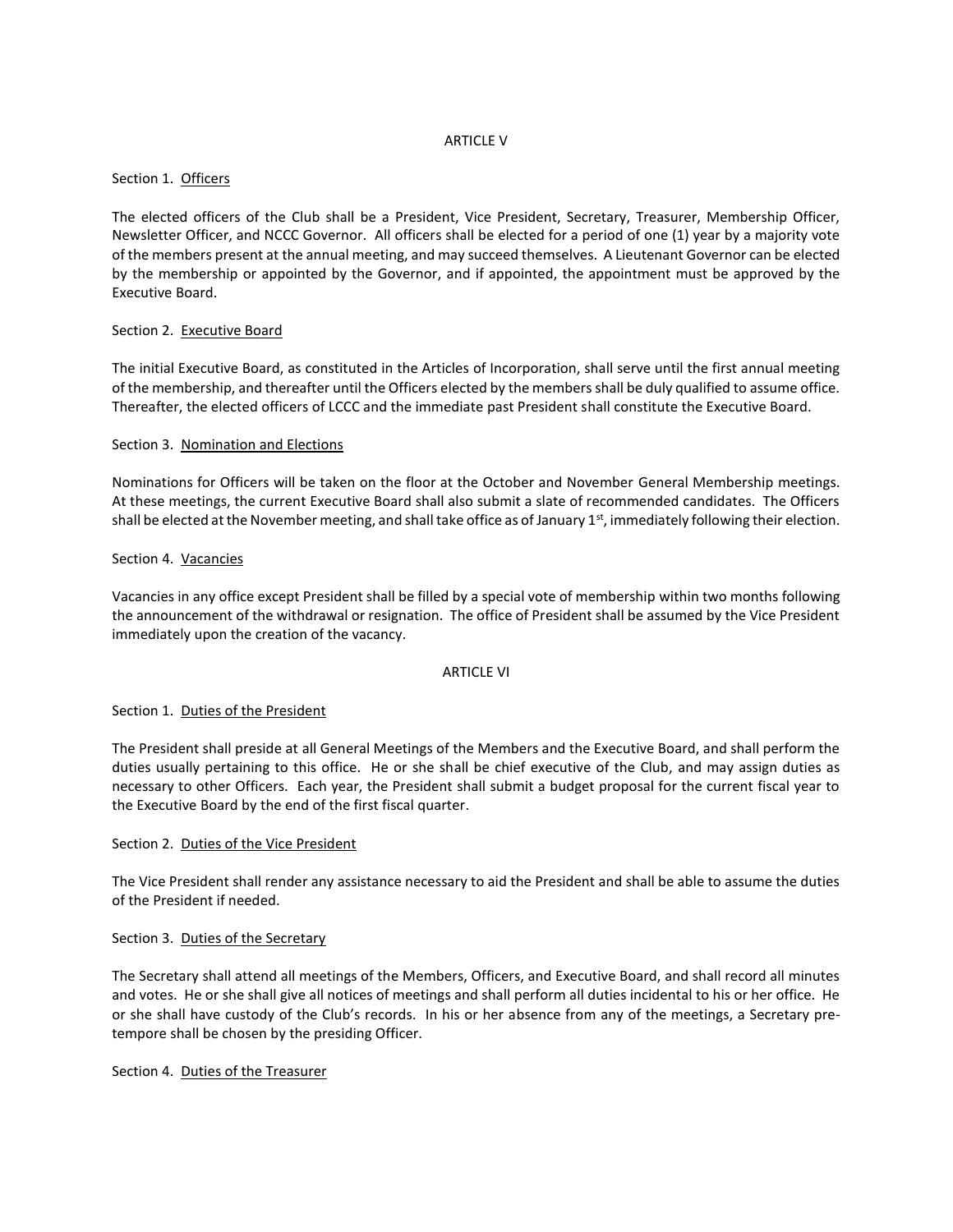The Treasurer shall, subject to such conditions and restriction as made by the Executive Board, have custody of all monies, debts, and obligations belonging to the Club. All contracts, checks, drafts, notes or other orders for payment shall be signed in the name of the Club by the Treasurer. The Treasurer shall give a report on the financial status of the Club at each meeting, and if so required, at any meeting of the Executive Board. No obligation, debt, or other liability shall be incurred by the Treasurer without the specific approval of the Executive Board.

# Section 5. Duties of the Membership Officer

The Membership Officer shall handle all matters pertaining to membership. He or she shall collect yearly dues which shall be forwarded to the Club Treasurer, process all membership applications in the proper manner, keep an up-todate roster and maintain attendance records of all Club members. Original copies of membership and renewal applications shall be forwarded to the Governor, and roster updates shall be forwarded to the Governor and Webmaster, each in a timely manner.

# Section 6. Duties of the Newsletter Officer

The Newsletter Officer shall be responsible for the composition, creation, and distribution of the Club newsletter. Distribution of the newsletter shall occur monthly prior to the regular meeting.

# Section 7. Duties of the Governor

The Governor shall be the official representative of the Club to NCCC. He or she shall attend the NCCC Regional meetings and at least one (1) National meeting per year, and keep the Club informed as to the happenings of the NCCC. He or she shall also meet with representatives from other clubs as necessary to prevent event conflicts, or in order to coordinate event dates, places, times, etc. if the event is to be a joint effort by two or more clubs.

The Governor's expenses to attend one (1) National meeting per year, within reason, will be paid by the Club. The Governor will also be reimbursed any expenses that are mandatory to attend any Regional Governors meetings. He or she will be reimbursed at the IRS rate for use of their personal vehicle to attend said meetings. Receipts for expenses claimed are required for approval.

### Section 8. Duties of the Lieutenant Governor

The Lieutenant Governor can be an elected or appointed Officer, whose duties shall be to assist the Governor in his or her duties and take the place of the Governor at meetings and events in the absence of the Governor. The Lieutenant Governor will also be reimbursed for expenses incurred while representing the Club in the Governor's absence, following the same requirements detailed for the Governor.

### Section 9. Duties of the Past President

The Past President will assist the Executive Board in any manner to assure a smooth transition of a new Executive Board and shall continue his or her assistance through the year as requested.

### ARTICLE VII

### Section 1. Appointment of Committees

The President shall appoint such committees as he or she finds desirable from time to time and shall outline the duties and responsibilities of such committees. All reports or action taken by a committee must be voted upon by a majority of the membership of the committee. In addition to the authority granted above, certain standing committees, as set forth, shall be appointed annually by the Executive Board.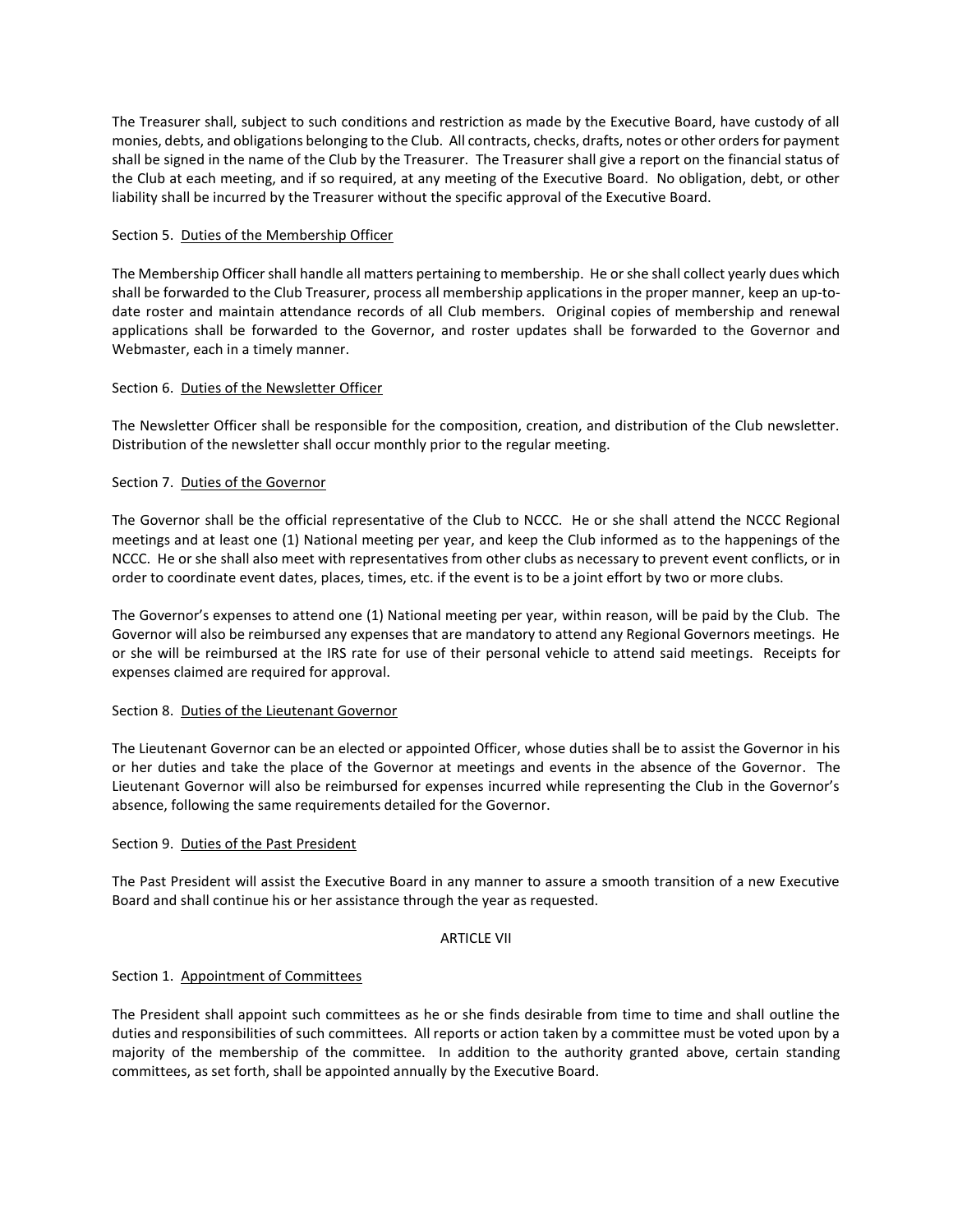### Section 2. Activities Committee

The Activities Committee shall consist of the Activities Committee Chairperson and any other Club members. It shall arrange for meeting places and for such social functions that are scheduled by the Club. This committee shall set up the year's calendar of activities, secure persons to chair such activities, and render any assistance possible to persons working on the activities. Safety will be stressed in all activities.

### Section 3. Auditing Committee

The Auditing Committee shall consist of a chairman and one (1) other Club Member who shall audit the financial records and books at the end of the fiscal year. They shall report their findings to the membership the following month. The committee shall be appointed by the Executive Board. No member of the Auditing Committee shall be a member of the Executive Board.

#### Section 4. Competition Committee

The Competition Committee will consist of a Chairperson, an Autocross Chairperson, and a Concours Chairperson whose duties will be to promote and report events of interest to the general membership.

### Section 5. Parade and Homecoming Committee

The Parade and Homecoming Committee shall coordinate the participation of members as needed.

#### Section 6. Website Committee

The website committee shall consist of a webmaster and additional committee members who are responsible to maintain, update, and improve the website.

### ARTICLE VIII

#### Section 1. Books and Records

The corporation shall keep an original or duplicate record of the proceedings of the members and Directors, the original or a copy of its By-Laws, including all amendments thereto to date, certified by the Secretary of the Corporation, and an original or duplicate membership roster, giving the names of the members, and showing their respective addresses and the class and other details of the membership each. The corporation shall also keep appropriate, complete and accurate books or records of account.

#### Section 2. Access to Records

Every Member shall, upon written demand under oath stating the purpose thereof, have a right to examine, in person or by agent or attorney, during the usual hours for business for any proper purpose, the membership roster, books and records of account, and records of proceedings of the members and Directors, and to make copies or extracts therefrom. A proper purpose shall mean purpose reasonably related to the interest of such person as a member. In every instance where an attorney or other agent shall be the person who seeks the right to inspection, the demand under oath shall be accompanied by a power of attorney or such other writing which authorizes the attorney or other agent to so act on behalf of the member. The demand under oath shall be directed to the Corporation at its registered office in this Commonwealth or at its principle place of business wherever situated.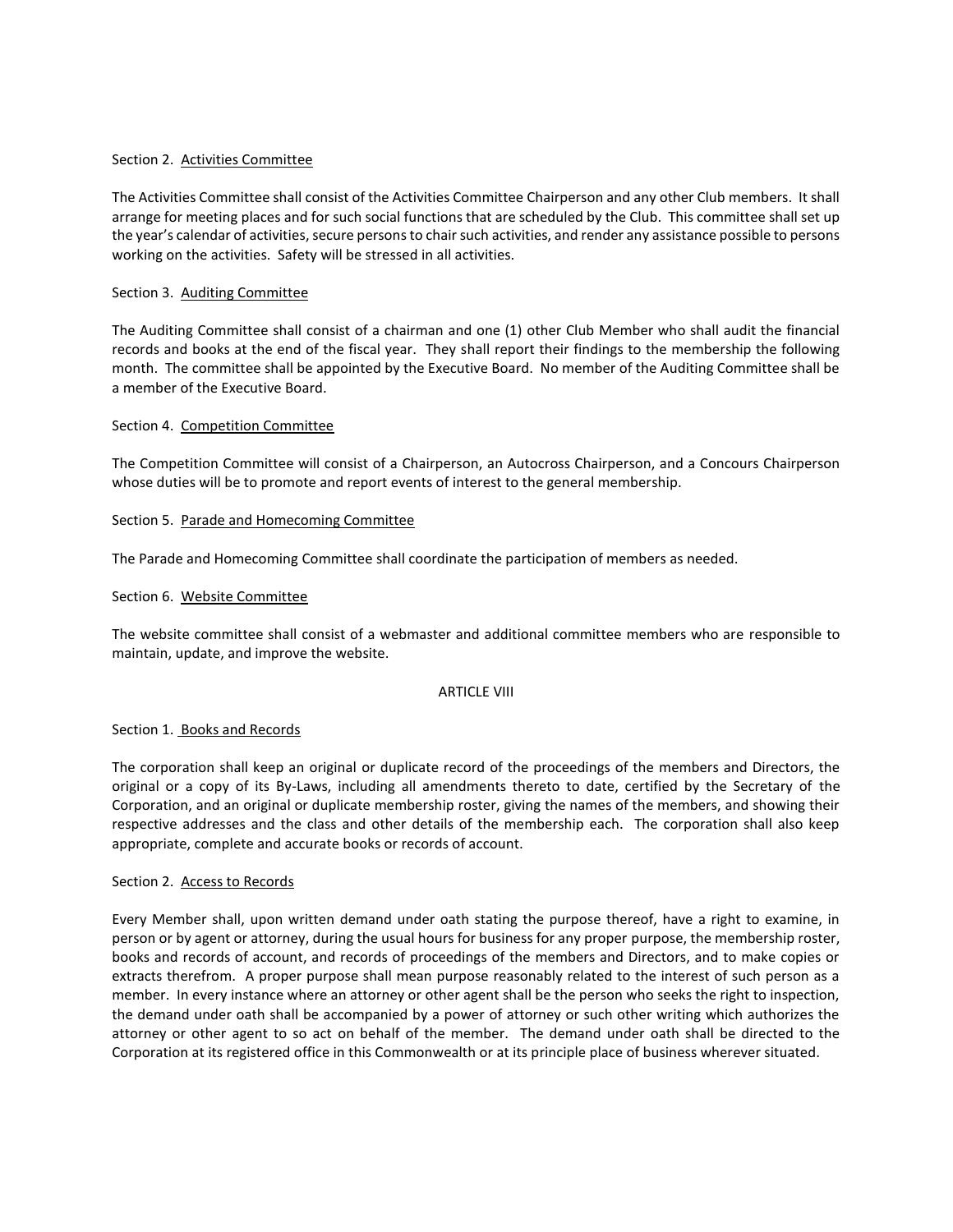## ARTICLE IX

# Section 1. Membership Certificate

Membership in the Corporation may be evidenced by Certificates of Membership or a Club-issued Membership Card, in which case they shall be in such form and style as the Executive Board may determine and shall bear the corporate seal or other identifying marks.

### ARTICLE X

# Section 1. Transaction of Business

The Corporation shall make no purchase of real property in excess of the dollar amount stated in Standing Rules and Procedures, or sell, mortgage, lease away or otherwise dispose of its real property, unless authorized by a majority vote of the Members at a General Membership meeting.

### Section 2. Incidental Profits

Whenever the lawful activities of the Corporation involved among other things the charging of fees or prices for its services or products, it shall have the right to receive such income and, in doing so, may make an incidental profit. All such incidental profits shall be applied to the maintenance and operation of the lawful activities of the corporation, and in no case shall be divided or distributed in any manner whatsoever among the Members, Directors, or Officers of the corporation.

# Section 3. Signing of Checks

All checks or demands for money and notes of the corporation shall be signed by such Officer or Officers as the Executive Board may from time to time designate.

### ARTICLE XI

### Section 1. Annual Report

The Executive Board shall present annually to the members a report, verified by the President and the Treasurer or by a majority of the Officers, showing in appropriate detail the following:

- a. The assets and liabilities, including the trust funds, of the corporation as of the end of the fiscal year immediately preceding the date of the report.
- b. The principle changes in assets and liabilities including trust funds during the year immediately preceding the date of the report.
- c. The revenue or receipts of the corporation, both unrestricted and restricted to particular purposes, for the year immediately preceding the date of the report, including separate data with respect to each trust fund held by or for the corporation.
- d. The expenses or disbursements of the corporation, for both general and restricted purposes, during the year immediately preceding the date of the report, including separate data with respect to each trust fund held by or for the corporation.
- e. The number of Members of the corporation as of the date of the report, together with a statement of increases or decreases in such number during the year immediately preceding the date of the report, and a statement of the place where the names and addresses of the current Members may be found. This report shall be filed with the minutes of the meeting of the Members.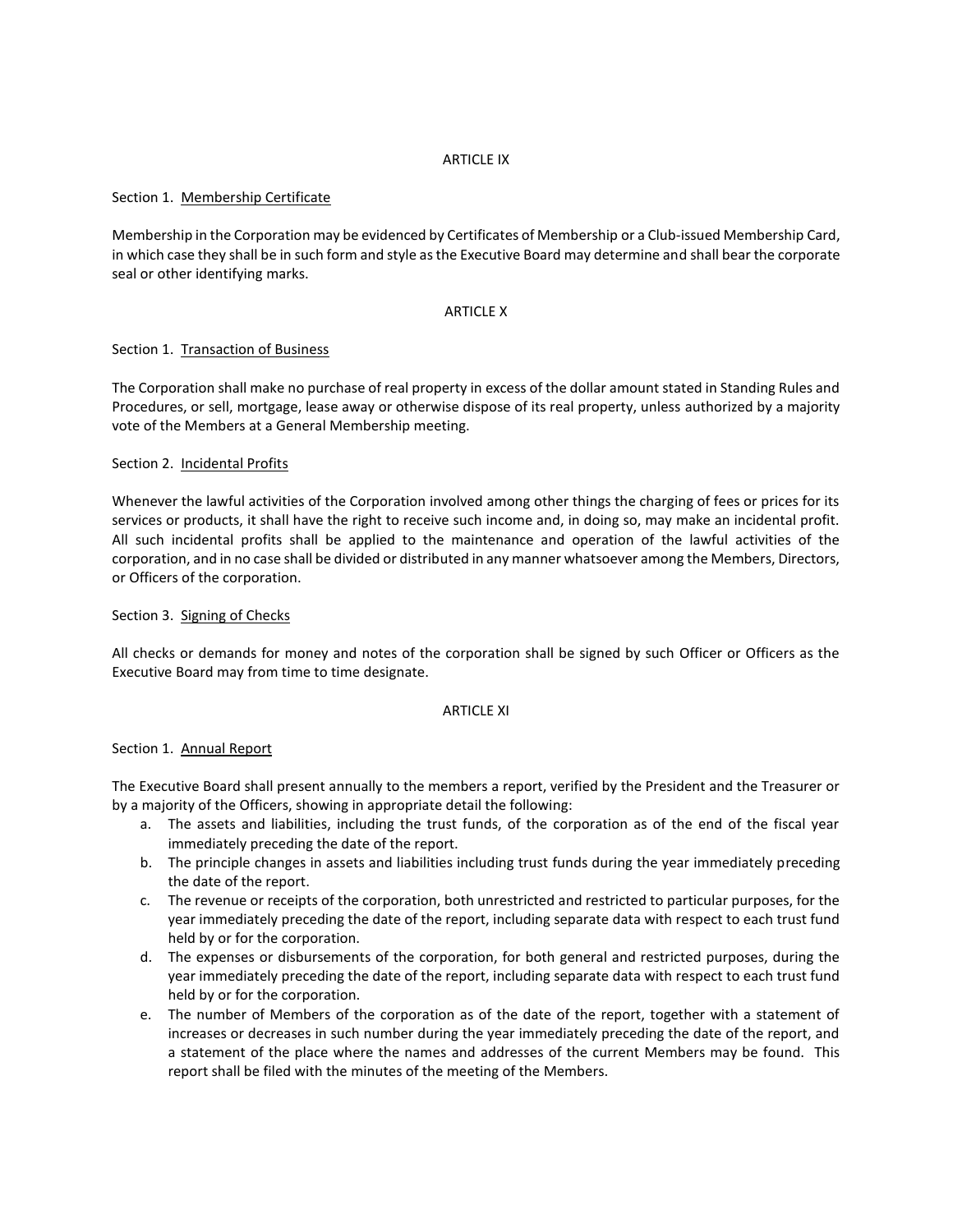### ARTICLE XII

### Section 1. Notices

Whenever written notice is required to be given to any Member, it may be given to such Member, either personally or by sending a copy thereof by first class mail, postage prepaid, or by email or fax, to his or her address appearing on the books of the corporation, or, in the case of the Directors, supplied by him or her to the corporation for the purpose of notice. If the notice is sent by mail, it shall be deemed to have been given to the Member entitled thereto when deposited in the United Sates mail to such Member. If an email or fax is sent, a hard copy of such notice will be placed in the records of the corporation. A notice of meeting shall specify the place, day and hour of the meeting and any other information required by statute of these By-Laws. When a special meeting is adjourned it shall not be necessary to give any notice of the adjourned meeting or of the business to be transacted at an adjourned meeting, other than by announcement at a meeting at which the adjournment is taken.

# Section 2. Waiver of Notice

Whenever any written notice is required to be given under the provisions of the statute or the Articles or By-Laws of this corporation, a waiver thereof in writing, signed by the Member or Members entitled to such notice, whether before or after the time stated therein, shall be deemed equivalent to the giving of such notice. Except as otherwise required by the statute, neither the business to be transacted at nor the purpose of a meeting need be specified in the waiver of notice of such meeting. In the case of a special meeting of Members such waiver of notice shall specify the general nature of the business to be transacted. Attendance of the Member at any meeting shall constitute a waiver of notice of such meeting, except where a Member attends a meeting for the express purpose of objecting, at the beginning of the meeting, to the transaction of any business because the meeting was not lawfully called or convened.

### ARTICLE XIII

## Section 1. Fiscal Year

The fiscal year of the Corporation shall begin on the first day of the calendar year and end on December 31 $^{\rm st}$  of that year.

### Section 2. Amendments

These By-Laws may be amended by a two-thirds (2/3) vote of all Members present at a special meeting. Proposals for amendments shall be submitted in writing at any regular meeting, shall be read to the Members, and then may not be voted upon until the next special meeting. If a Member has a good reason for not being present at a special meeting, this Member may submit their vote in writing to the Club Secretary prior to the special meeting.

### Section 3. Personal Liability

All persons or corporations extending credit to, contracting with, or having any claim against the Corporation or the Officers shall look only to funds and property of the Corporation for payment or any other money that may otherwise become due or payable to them from the Corporation or the Officers, so that neither the Members of the Corporation, or the Officers present or future, shall be personally liable.

### Section 4. Disbursements and Collections

All expenditures must be supported by a legitimate itemized bill, invoice, or receipt.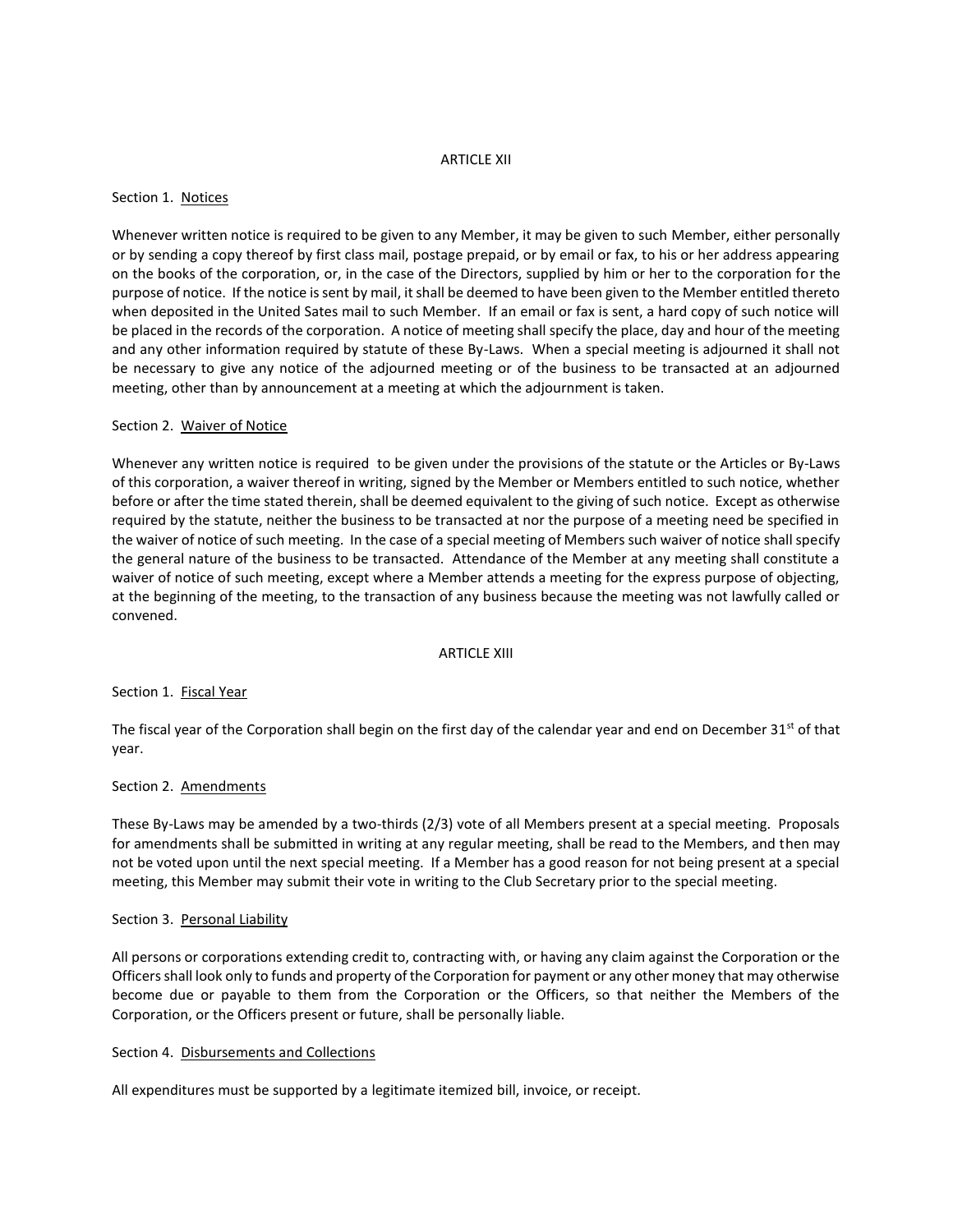### ARTICLE XIV

# Section 1. Standing Rules and Procedures

- a. Standing Rules and Procedures may be amended by a majority vote of the general membership present at a General Membership meeting. Proposals for amendments shall be read to the Members present and then may not be voted upon until the next General Membership meeting.
- b. All amendments to the Standing Rules and Procedures must be published in the club newsletter before being voted upon at the next regular monthly meeting.
- c. If the Standing Rules and Procedures are amended in conjunction with a general update of the Club's By Laws, then the provisions of ARTICLE IV, Section 3 and ARTICLE XIII, Section 2 shall govern the approval and adoption of the amended Standing Rules and Procedures.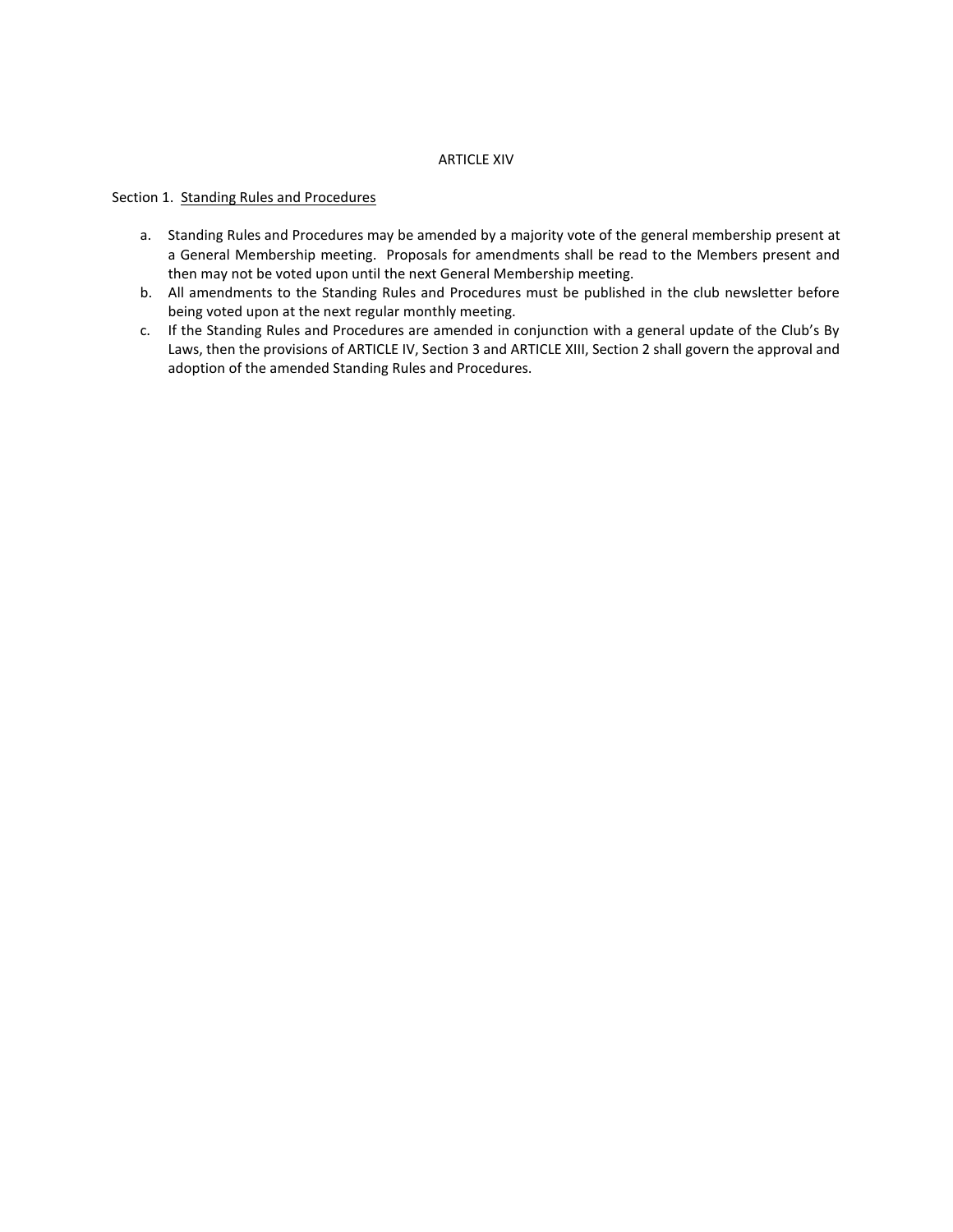## STANDING RULES and PROCEDURES

# Organizational Designations

- 1. The Club's current sponsor is Faulkner Chevrolet of Lancaster.
- 2. The Club's current Charity is Clare House of Lancaster.
- 3. The Club's current accounting firm is Trout, Ebersole, and Groff.

# General Operation

- 1. A percentage of the Club's proceeds to be determined annually will be donated to the Club's designated charities. The amount of each donation will be determined by the Executive Board and approved by the General Membership. The current minimum total donation shall be 25% of Event Net Proceeds.
- 2. The Governor will file annually a statement of new Officers of the Corporation.
- 3. The Club will rent timing equipment to other clubs only if a LCCC Member operates it. A fee, determined by the Executive Board, will be charged for rental of equipment and for the operator.
- 4. LCCC will drive their Corvettes for local school homecomings and parades for a donation as determined annually by the Executive Board. The current minimum donation is \$10.00 per car carrying an individual.
- 5. The Club will obtain additional insurance to insure workers, participants, and observers in high speed events or drags.
- 6. Club-sponsored social activities will not be scheduled with dates and times that conflict with NCCC-sanctioned events conducted by LCCC. Social events that are scheduled to begin after the expected conclusion of the sanctioned event are permissible.

### Membership

- 1. All new Members will receive access to the By-Laws and Standing Rules and Procedures via the Club website.
- 2. Any participant, worker, or spectator in any type of event authorized by the Club will sign an insurance release and waiver of liability, assumption of risk and indemnity agreement before being allowed to participate, work or be a spectator in said event. This includes sanctioned events, social events, cruises, parades and homecomings, and any other event or activity conducted under the Club's direction.
- 3. Each year the Executive Board shall establish a schedule of annual dues for the upcoming year, which may also contain any inclusions, considerations or requirements as they deem appropriate, as long as they do not violate existing By-Laws or Standing Rules. If the proposed dues schedule includes any changes from the previous year, it must be communicated and presented to the membership a minimum of one (1) month prior to the period for annual renewal.

### Awards

1. Each year the Executive Board may recognize individual Members for their contributions to the Club. Categories of recognition may include: outstanding support of Club activities; exceptional support of civic and charitable activities; most active new member, and any other categories as the Executive Board may determine. The Executive Board shall establish the nomination and selection process, value of awards, and number of recipients.

### Financial Accountability

- 1. The Executive Board may authorize expenditures up to \$750.00 without the approval of the General Membership.
- 2. Unauthorized expenditures in excess of \$200.00 submitted to the Treasurer must have two signatures (Treasurer and one other Executive Board member) before reimbursement can be issued.